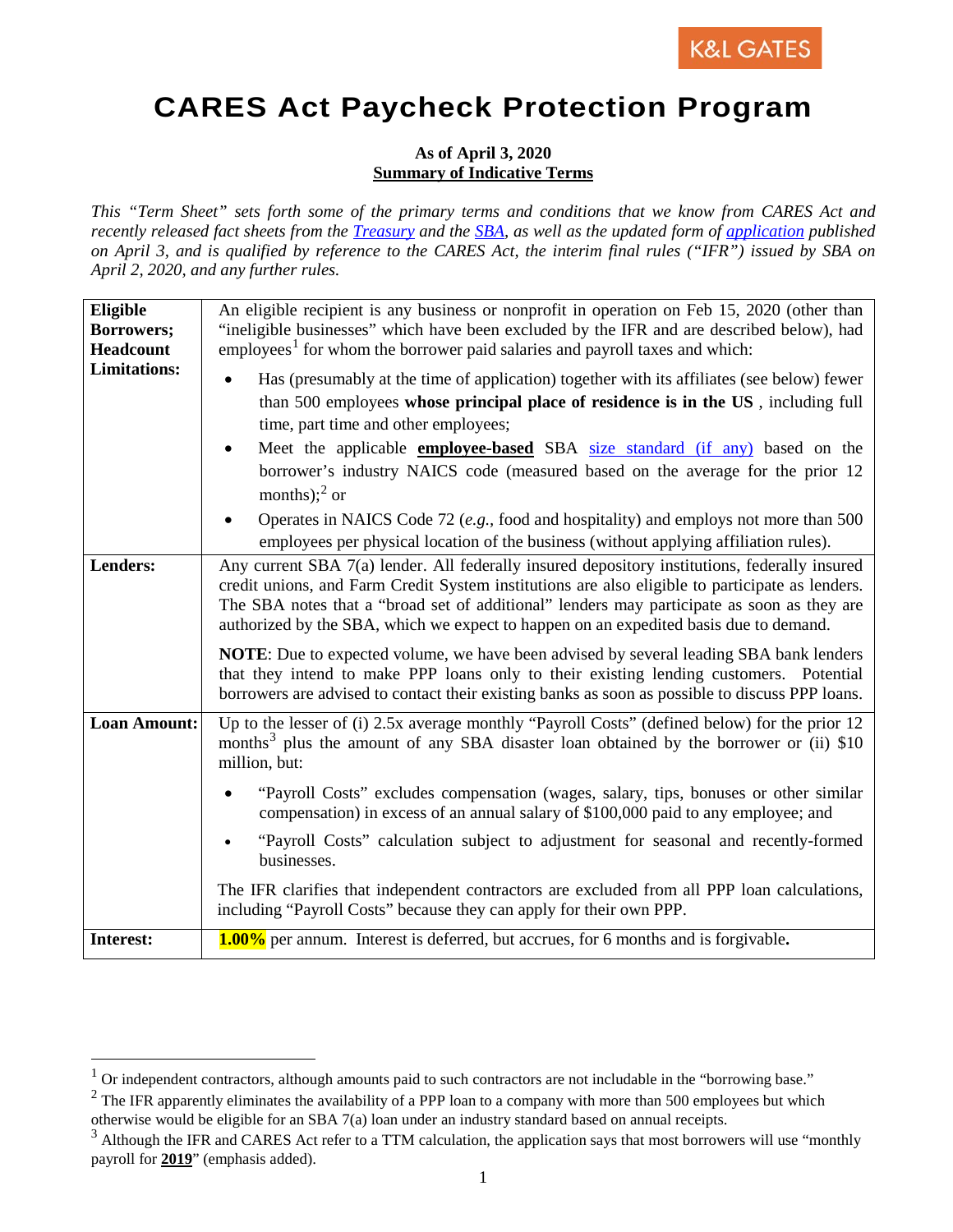

| <b>Forgiveness:</b>               | The principal amount of PPP loans, and interest thereon, will be forgiven to the extent of the<br>borrower's documented expenses for the following amounts, in each case incurred and paid<br>during the 8-week period beginning on the date the loan is originated (the "forgiveness"<br>period"):<br>Payroll Costs;<br>Interest (but not principal) payments on mortgages in existence as of Feb. 15, 2020;<br>٠<br>Rent; and<br>$\bullet$<br>Utilities (such total, the "Forgiven Amount").<br>$\bullet$<br>The IFR clarifies that not more than 25% of the Forgiven Amount may be used for non-                                                                                             |
|-----------------------------------|-------------------------------------------------------------------------------------------------------------------------------------------------------------------------------------------------------------------------------------------------------------------------------------------------------------------------------------------------------------------------------------------------------------------------------------------------------------------------------------------------------------------------------------------------------------------------------------------------------------------------------------------------------------------------------------------------|
|                                   | payroll costs, because the 8 week forgiveness period is roughly equal to 75% of a 2.5<br>month period, which is used to calculate the available loan amount.                                                                                                                                                                                                                                                                                                                                                                                                                                                                                                                                    |
|                                   | The Forgiven Amount is subject to reduction as follows:                                                                                                                                                                                                                                                                                                                                                                                                                                                                                                                                                                                                                                         |
|                                   | On a pro rata basis, based on the amount by which average monthly FTE headcount<br>during the forgiveness period is less than such average during, at the borrower's<br>election, either<br>January 1 - Feb 29, 2020; or<br>$\circ$<br>February 15, 2019 - June 30, 2019 (seasonal employers must use this period).<br>$\circ$<br>The reduction of salary or wages of any employee (making less than \$100,000 per year)<br>that exceeds of 25% of such employee's salary or wages for the most recent full quarter<br>in which they were employed (because of a disconnect between the length of the two<br>measuring periods, the ultimate calculation will need to be clarified in the regs) |
|                                   | A borrower may request for giveness by:                                                                                                                                                                                                                                                                                                                                                                                                                                                                                                                                                                                                                                                         |
|                                   | submitting documents that verify (a) the number of FTE employees and pay rates, and<br>$\bullet$<br>(b) payments on eligible mortgage, lease, and utility obligations; and                                                                                                                                                                                                                                                                                                                                                                                                                                                                                                                      |
|                                   | certifying that it used the forgiveness amount to keep employees and make eligible<br>$\bullet$<br>mortgage interest, rent, and utility payments.                                                                                                                                                                                                                                                                                                                                                                                                                                                                                                                                               |
|                                   | Lenders are required to make decisions on calculations of the Forgiven Amount within 60<br>days after borrower submission of the required documentation.                                                                                                                                                                                                                                                                                                                                                                                                                                                                                                                                        |
|                                   | To the extent that any reductions in pay or headcount during the period from February 15,<br>2020 through April 26, 2020 are restored through rehiring or wage increases by June 30,<br>2020, such reductions will be disregarded in calculating the Forgiven Amount.                                                                                                                                                                                                                                                                                                                                                                                                                           |
|                                   | Amounts forgiven will not be treated as income (CODI) for tax purposes.                                                                                                                                                                                                                                                                                                                                                                                                                                                                                                                                                                                                                         |
| <b>Lender Fees:</b>               | The SBA will reimburse Lenders for processing fees up to:                                                                                                                                                                                                                                                                                                                                                                                                                                                                                                                                                                                                                                       |
|                                   | 5% of the loan amount for loans of not more than \$350,000<br>3% of the loan amount for loans of more than \$350,000 and less than \$2,000,000<br>1% of the loan amount for loans of not less than \$2,000,000.<br>SBA Administration fees are waived.                                                                                                                                                                                                                                                                                                                                                                                                                                          |
| <b>Collateral:</b>                | None. Unsecured.                                                                                                                                                                                                                                                                                                                                                                                                                                                                                                                                                                                                                                                                                |
| <b>Guarantors:</b>                | No owner personal guarantee is required. It is unclear whether lenders will require<br>guarantees from corporate parents and/or subsidiaries.                                                                                                                                                                                                                                                                                                                                                                                                                                                                                                                                                   |
| Maturity;<br><b>Amortization:</b> | Two years, for any loan amount in excess of the Forgiven Amount. No amortization is<br>required during the six-month interest deferral period.                                                                                                                                                                                                                                                                                                                                                                                                                                                                                                                                                  |
|                                   | Amounts not forgiven are prepayable without premium.                                                                                                                                                                                                                                                                                                                                                                                                                                                                                                                                                                                                                                            |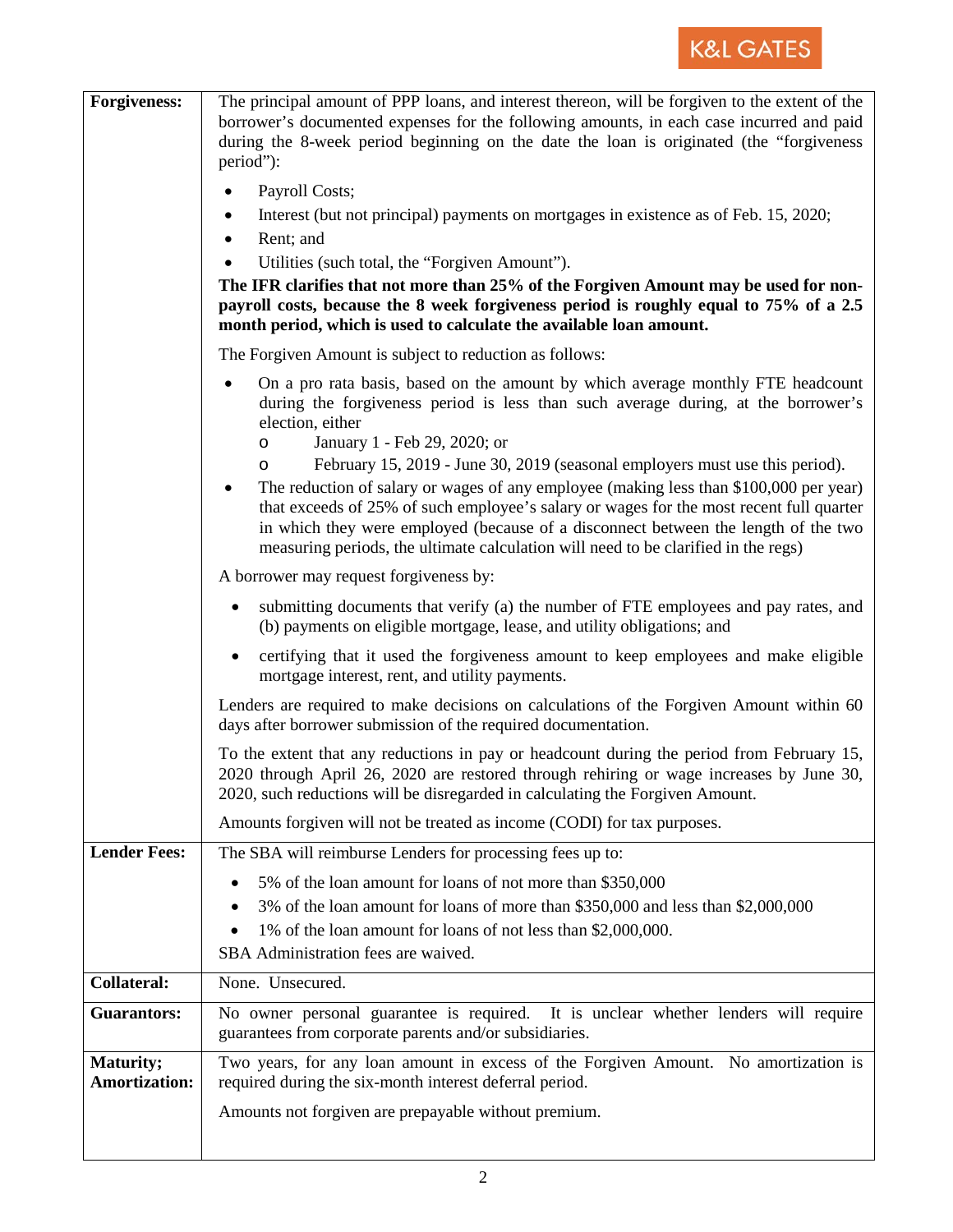

|                                                                                              | An SBA 7(a) lender must provide "complete payment deferment relief" during the interest<br>deferral period to each PPP Loan borrower not only on its PPP Loan to such borrower but<br>also on any other SBA loans made by that lender to such borrower (though there is a bit of an<br>ambiguity in the statute, and we will need to see the full regs to confirm this intent).                                                                       |
|----------------------------------------------------------------------------------------------|-------------------------------------------------------------------------------------------------------------------------------------------------------------------------------------------------------------------------------------------------------------------------------------------------------------------------------------------------------------------------------------------------------------------------------------------------------|
| <b>SBA</b><br>Guaranty;<br>Repurchase;                                                       | Loan amounts in excess of the Forgiven Amount will be 100% guaranteed by the SBA.                                                                                                                                                                                                                                                                                                                                                                     |
|                                                                                              | PPP loans will be eligible for repurchase by the SBA 90 days after the Forgiven Amount is<br>finally determined. The CARES Act also contemplates that lenders may also request that the<br>SBA repurchase such loan earlier based on an estimated Forgiven Amount.                                                                                                                                                                                    |
| Use of<br><b>Proceeds:</b>                                                                   | Proceeds of PPP loans may be used to pay the following.                                                                                                                                                                                                                                                                                                                                                                                               |
|                                                                                              | Payroll Costs;<br>$\bullet$                                                                                                                                                                                                                                                                                                                                                                                                                           |
|                                                                                              | Interest (but not principal) payments on mortgages in existence as of February 15, 2020;<br>$\bullet$<br>Rent;<br>$\bullet$                                                                                                                                                                                                                                                                                                                           |
|                                                                                              | Utilities; and<br>$\bullet$                                                                                                                                                                                                                                                                                                                                                                                                                           |
|                                                                                              | The following amounts, but which are not included in the Forgiveness Amount:                                                                                                                                                                                                                                                                                                                                                                          |
|                                                                                              | Interest payments on other debt incurred before February 15, 2020; and<br>O                                                                                                                                                                                                                                                                                                                                                                           |
|                                                                                              | Refinancing an SBA EIDL made between January 31, 2020 and April 3, 2020.<br>$\circ$                                                                                                                                                                                                                                                                                                                                                                   |
| <b>Other Debt;</b><br><b>Intercreditor</b>                                                   | The SBA 7(a) "no credit elsewhere" requirement is waived for PPP loans. It is unclear<br>whether lenders' form PPP Loan documents will contemplate express subordination to                                                                                                                                                                                                                                                                           |
| <b>Arrangements:</b>                                                                         | existing debt.                                                                                                                                                                                                                                                                                                                                                                                                                                        |
|                                                                                              | Note: Borrowers with existing debt should review those loan documents and the new PPP<br>Loan documents to ensure compliance with both, which may require modifications to form                                                                                                                                                                                                                                                                       |
|                                                                                              | PPP Loan documents and/or consents from existing lenders.                                                                                                                                                                                                                                                                                                                                                                                             |
| <b>Application</b><br><b>Timing and</b><br>Process;<br><b>Financing</b><br><b>Documents:</b> | Small businesses may apply for PPP Loans beginning April 3, 2020, <sup>4</sup> by submitting this<br>application to a participating lender.                                                                                                                                                                                                                                                                                                           |
|                                                                                              | The applications must be accompanied by "payroll documentation" sufficient to establish<br>eligibility and "Payroll Costs", such as payroll processor records and payroll tax filings.<br>Lenders must comply with applicable Bank Secrecy Act requirements, so it is recommended<br>that borrowers also gather and be prepared to submit "corporate" or other entity<br>organizational documents, and possibly financial statements and tax returns. |
|                                                                                              | The revised application form <b>removes</b> the requirement for signatures from 20% owners.                                                                                                                                                                                                                                                                                                                                                           |
|                                                                                              | Loan documents TBD and may be promulgated by SBA or produced individually by each<br>lender.                                                                                                                                                                                                                                                                                                                                                          |

<span id="page-2-0"></span><sup>4&</sup>lt;br><sup>4</sup> Although SBA stated that applications would be accepted beginning April 3, many lending institutions have indicated that they will not be able to accept applications until the week of April 6, **and may only be accepting applications from existing bank customers for some period of time**.